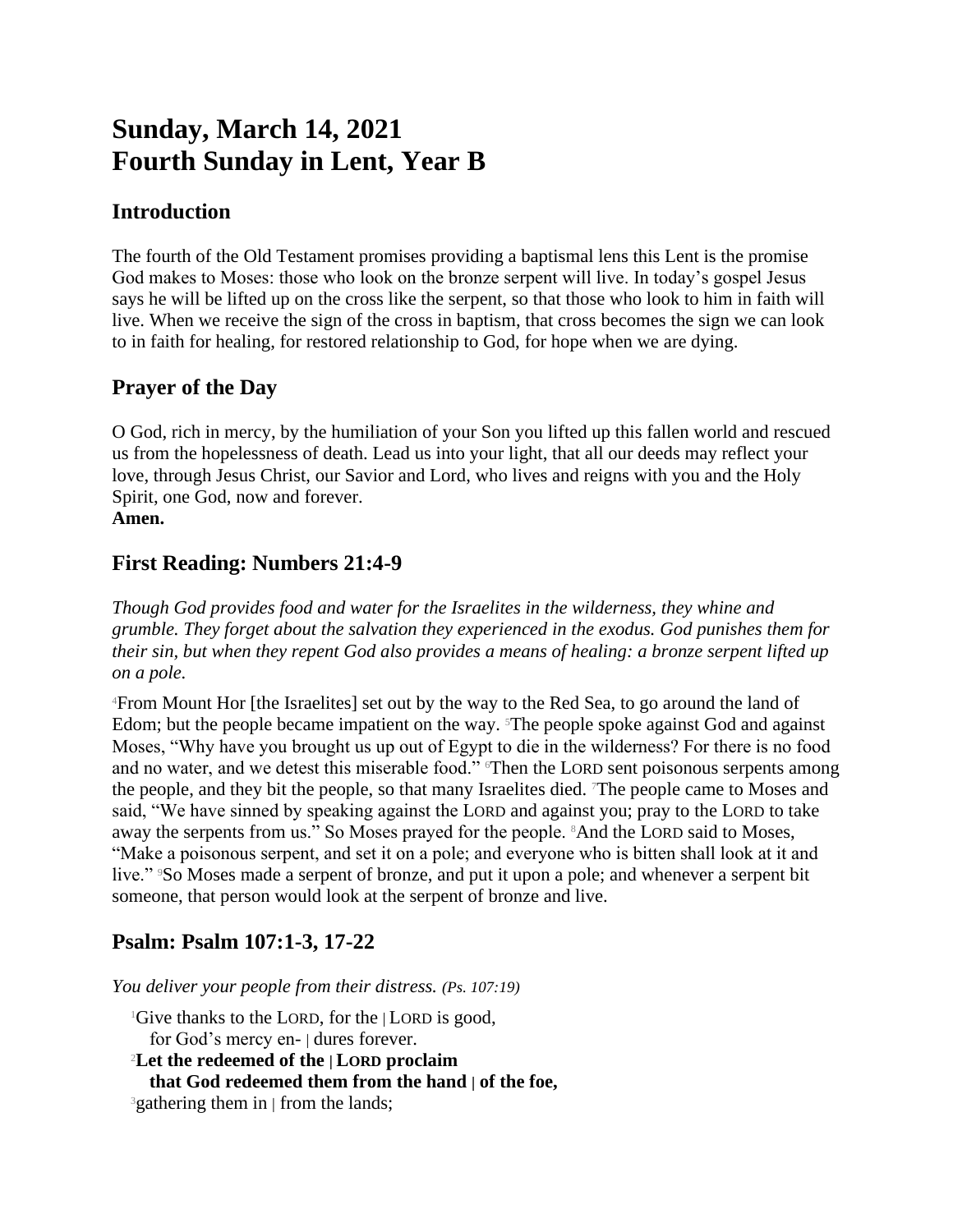from the east and from the west, from the north and  $\vert$  from the south.

<sup>17</sup>**Some were fools and took re- | bellious paths;**

- **through their sins they | were afflicted.**
- <sup>18</sup>They loathed all man- | ner of food and drew near | to death's door.
- <sup>19</sup>**Then in their trouble they cried | to the LORD and you delivered them from | their distress. R**
- <sup>20</sup>You sent forth your | word and healed them and rescued them | from the grave.
- <sup>21</sup>**Let them give thanks to you, LORD, for your | steadfast love and your wonderful works | for all people.**
- $22$ Let them offer sacrifices  $\vert$  of thanksgiving and tell of your deeds with | shouts of joy. **R**

## **Second Reading: Ephesians 2:1-10**

*While we were dead in our sinfulness, God acted to make us alive as a gift of grace in Christ Jesus. We are saved not by what we do but by grace through faith. Thus our good works are really a reflection of God's grace at work in our lives.*

<sup>1</sup>You were dead through the trespasses and sins <sup>2</sup> in which you once lived, following the course of this world, following the ruler of the power of the air, the spirit that is now at work among those who are disobedient. <sup>3</sup>All of us once lived among them in the passions of our flesh, following the desires of flesh and senses, and we were by nature children of wrath, like everyone else. <sup>4</sup>But God, who is rich in mercy, out of the great love with which he loved us  $\delta$ even when we were dead through our trespasses, made us alive together with Christ—by grace you have been saved—6and raised us up with him and seated us with him in the heavenly places in Christ Jesus, <sup>7</sup>so that in the ages to come he might show the immeasurable riches of his grace in kindness toward us in Christ Jesus. <sup>8</sup>For by grace you have been saved through faith, and this is not your own doing; it is the gift of God—9not the result of works, so that no one may boast. 10For we are what he has made us, created in Christ Jesus for good works, which God prepared beforehand to be our way of life.

#### **Gospel: John 3:14-21**

*To explain the salvation of God to the religious leader, Nicodemus, Jesus refers to the scripture passage quoted in today's first reading. Just as those who looked upon the bronze serpent were healed, so people will be saved when they behold Christ lifted up on the cross.*

[Jesus said:] 14"Just as Moses lifted up the serpent in the wilderness, so must the Son of Man be lifted up,  $15$ that whoever believes in him may have eternal life.

<sup>16"</sup>For God so loved the world that he gave his only Son, so that everyone who believes in him may not perish but may have eternal life.

<sup>17"</sup>Indeed, God did not send the Son into the world to condemn the world, but in order that the world might be saved through him. 18Those who believe in him are not condemned; but those who do not believe are condemned already, because they have not believed in the name of the only Son of God. 19And this is the judgment, that the light has come into the world, and people